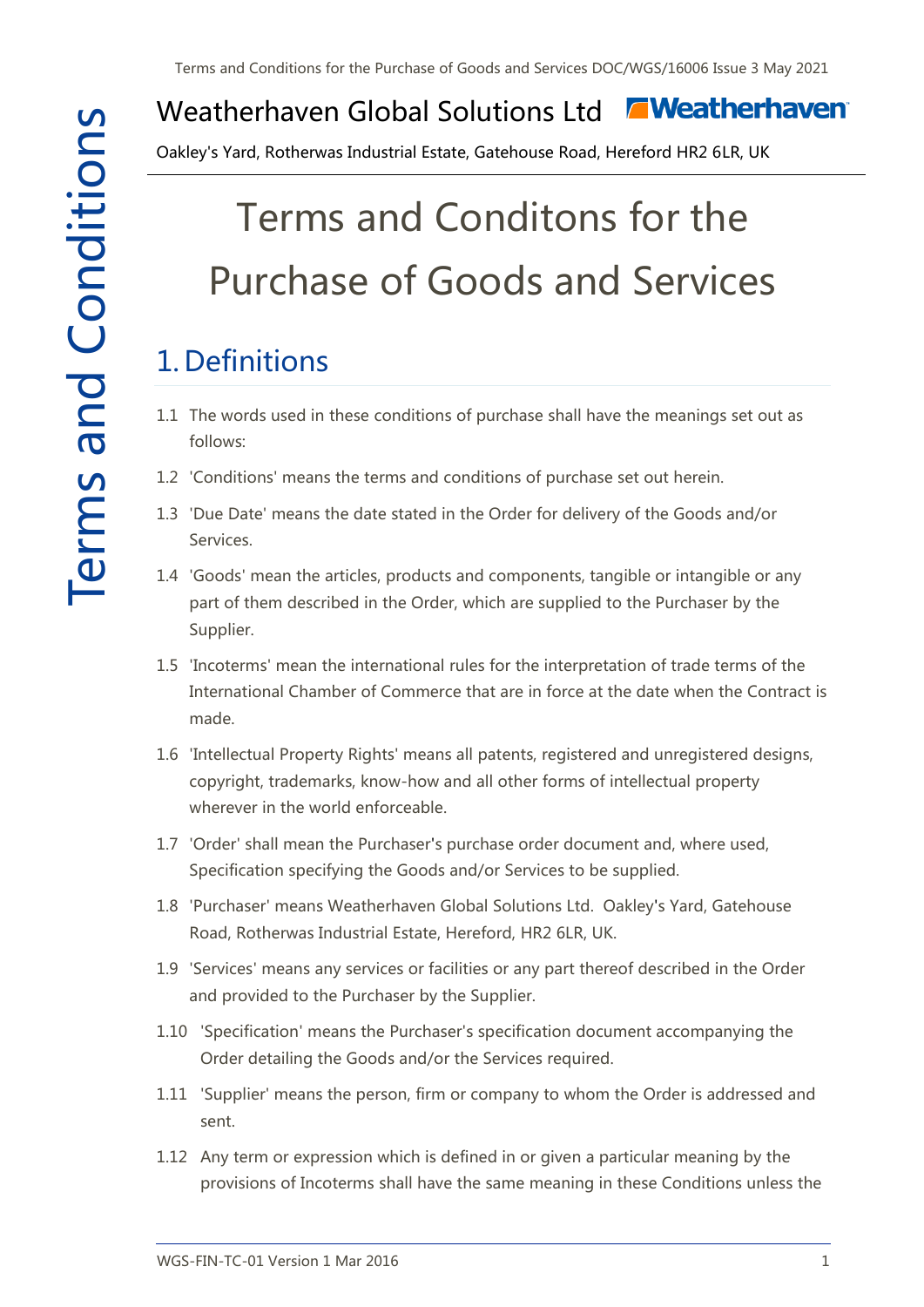Terms and Conditions for the Purchase of Goods and Services DOC/WGS/16006 context requires otherwise. If there is any conflict between the provisions of Incoterms and these Conditions, the latter shall prevail.

# 2. Application of these Conditions

- 2.1 These Conditions shall apply to the exclusion of all other terms and conditions of the Supplier save for those set out in the Order or otherwise agreed by the Purchaser in writing which shall take precedence in the event of conflict with these Conditions.
- 2.2 No variations to the Order or to these Conditions or any assignment of the Order by the Supplier shall be binding on the Purchaser unless confirmed by the Purchaser in writing.
- 2.3 The Order shall remain valid for a period of four (4) weeks from the Order date.

#### 3. Documents

3.1 The Supplier shall enclose a packing note with the Goods and the Order number shall be endorsed on all packages.

# 4. Quality

- 4.1 The Goods shall be of sound materials and workmanship and conform as to quantity, quality and description with the detail stated in the Order and/or Specification. Goods supplied against samples or patterns shall be equal in all respects to the samples or patterns. If a standard of performance is specified, the Goods shall be capable of the required standards. Goods shall comply with all relevant statutory industry standards and any rules applicable to the premises where the Goods are to be delivered.
- 4.2 Services shall be provided with reasonable care and skill and in accordance with the performance standards, if any are specified in the Specification. Where an appropriate British Standard Specification or British Standard Code of Practice issued by the British Standards Institute, or equivalent, is current, all goods and materials used and/or supplied and all Services shall, unless otherwise agreed by the Purchaser, be provided in accordance with the appropriate standard. The Supplier shall provide and maintain an organisation having the necessary facilities and employees of appropriate qualifications and experience to undertake the tasks identified in the Specification.

#### 5. Inspection

5.1 The Purchaser reserves the right at any reasonable time to inspect the Goods, whether complete or in manufacture, but such inspection shall not relieve the Supplier of any obligations under the Order.

Registered in England No: 06666979

Registered Office: Oakley's Yard, Rotherwas Industrial Estate, Gatehouse Road, Hereford HR2 6LR, UK 2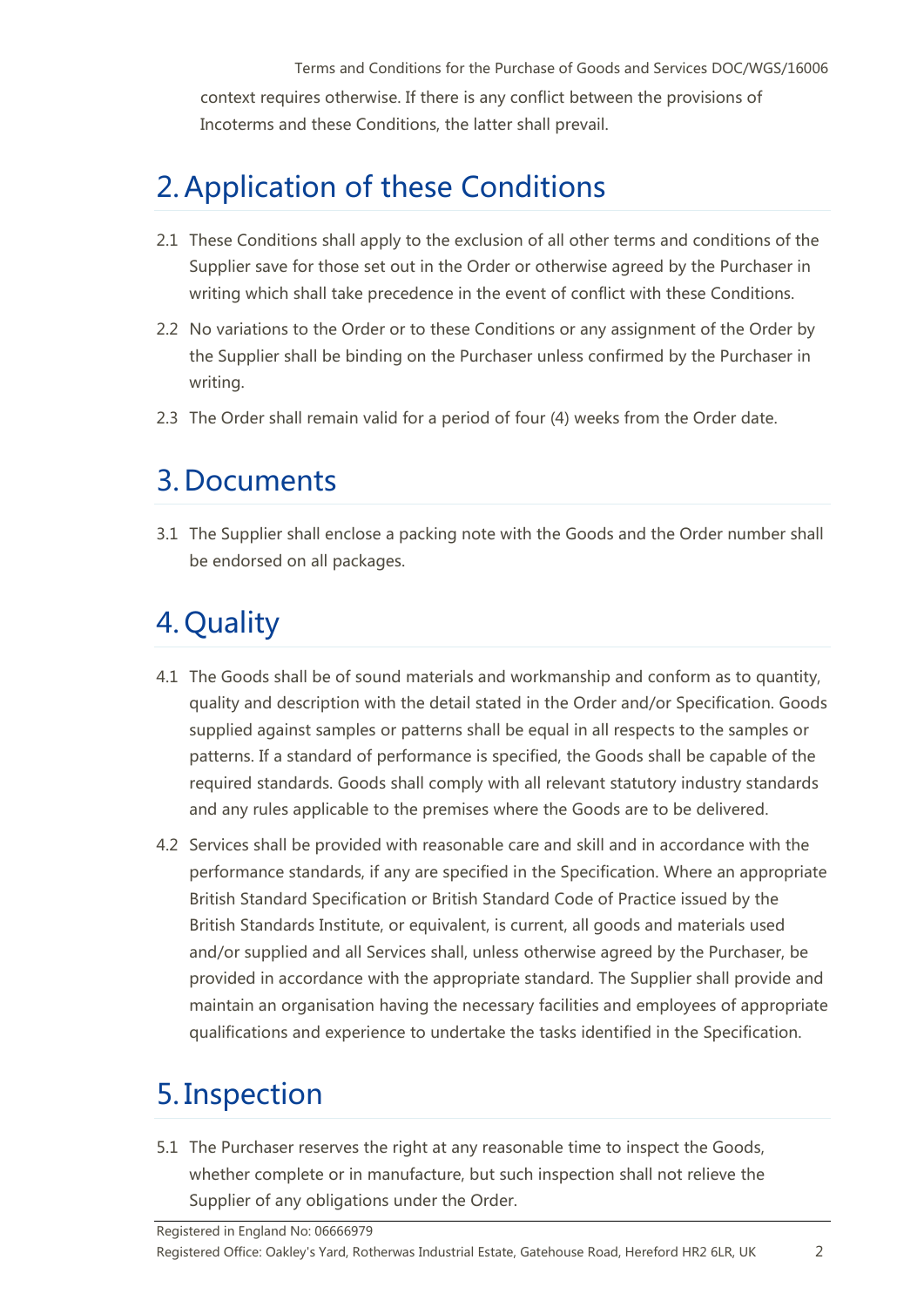# 6. Delivery

6.1 Any Goods and/or Services shall be supplied by the Supplier on or before the Due Date to the place or places specified in the Order or as subsequently specified in writing by the Purchaser.

# 7. Passing of property

7.1 The property in the Goods and/or Services shall pass to the Purchaser on delivery.

# 8. Price and payment

8.1 The price for the Goods and/or Services shall be as set out in the Order. Invoices shall be submitted by the Supplier on or after the supply of the Goods and/or Services, unless a payment schedule has been previously agreed between the Supplier and Purchaser. The Purchaser shall make payment within thirty (30) days of receipt of a valid invoice.

### 9. Damage in transit

9.1 The Purchaser shall notify the Supplier within ten (10) days of any apparent damage to Goods whilst in transit.

#### 10. Rejection

- 10.1 By notice in writing to the Supplier, the Purchaser may reject any or all of the Goods if:
	- 10.1.1 The Goods have been damaged in transit; or
	- 10.1.2 The Goods fail to comply with Clause 4.
- 10.2 The Supplier shall collect the rejected Goods within one (1) month from the date of notice. If the Supplier fails to collect the Goods, the Purchaser may dispose of them or return them at the Supplier's expense within one (1) month of the agreed cancellation date.

#### 11. Guarantee

11.1 Unless otherwise stated on the Order, the Goods shall be guaranteed to the standard set out in Clause 4 for twelve (12) months from the delivery of the Goods.

Registered in England No: 06666979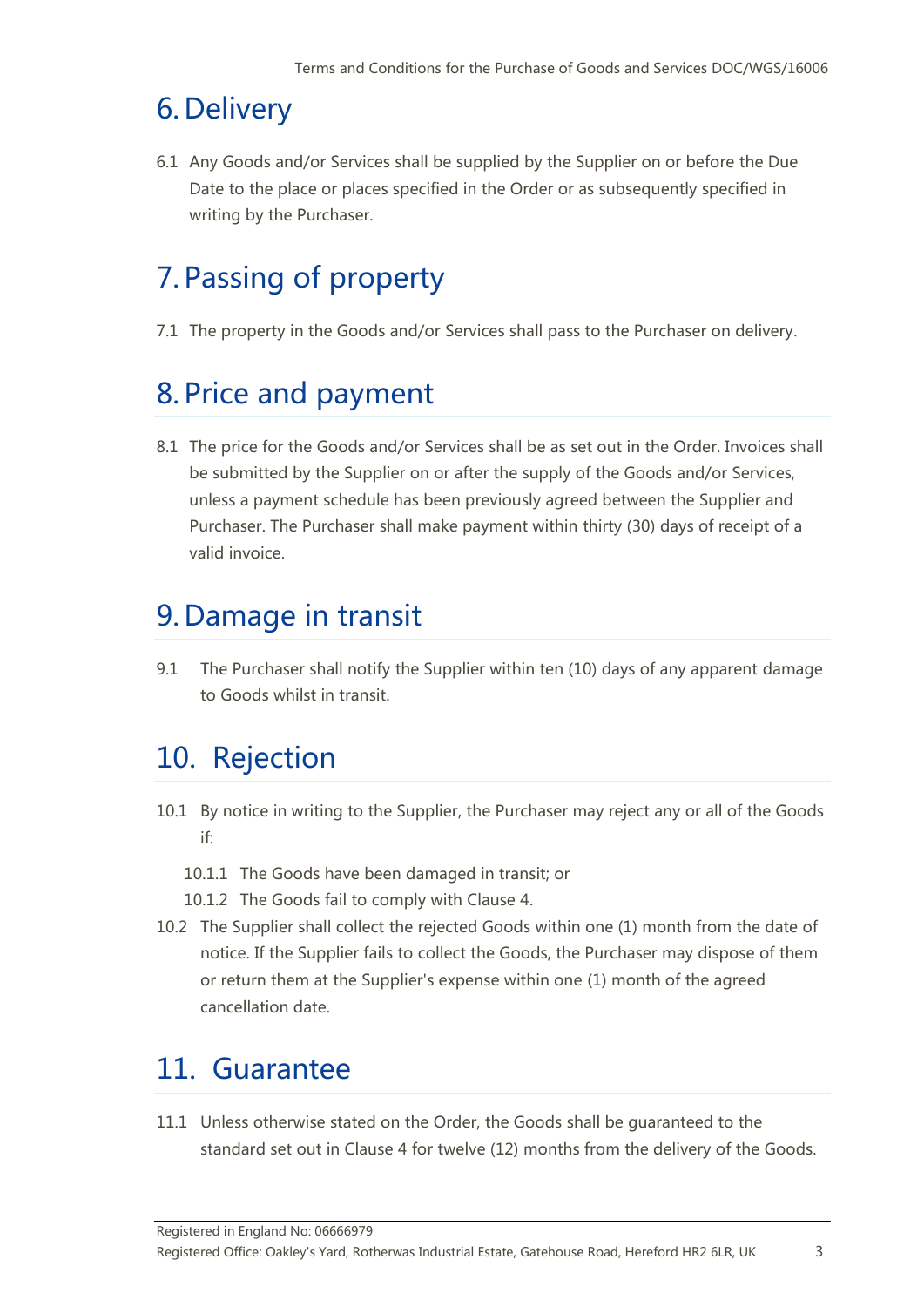# 12. Liability for accidents and damage

- 12.1 The Supplier shall indemnify the Purchaser in respect of all damage or injury to any person including the Purchaser and subsequent client or to any property and against all actions, suits, claims demands, cost, charges and expenses arising in connection therewith caused by:
	- 12.1.1 The negligence of the Supplier, his subcontractors, employees or agents,
	- 12.1.2 Defective design (other than a design made, furnished or specified by the Purchaser and for which the Supplier has disclaimed responsibility in writing within a reasonable time before issue of the Order or any amendment thereto), defective material or defective workmanship.
- 12.2 The Supplier shall not be liable to the Purchaser for any loss of profits or of contracts except as expressly provided in the Order.

#### 13. Cancellation

- 13.1 The Purchaser may cancel the Order in whole or in part by written notice, which shall be effective immediately:
	- 13.1.1 When Goods conforming to the requirements of Clause 4 have not been delivered by the Due Date;
	- 13.1.2 If the Supplier becomes bankrupt or insolvent or makes an arrangement of composition with its creditors or has a winding up petition made against it, or has a liquidator or receiver appointed or enters into liquidation (whether voluntary or compulsory) other than for the purpose of amalgamation or reconstruction.
- 13.2 The Supplier shall refund to the Purchaser any advance payment (initial payment, payment against a schedule or prepayment in full) for Goods in the event of Order cancellation.
- 13.3 The Purchaser shall be entitled to recover from the Supplier any additional costs, which have been reasonably incurred by the Purchaser in obtaining the Goods and/or the Services not supplied by virtue of the cancellation.
- 13.4 If the Supplier defaults on the obligations in 13.2, the Purchaser may deduct such sums from any monies due to the Supplier from the Purchaser.

# 14. Intellectual Property Rights

14.1 The Supplier warrants that all royalties and fees on patented articles, processes and registered designs have been paid and hereby indemnifies the Purchaser in respect of copyright, patent, registered design or other Intellectual Property Rights.

Registered in England No: 06666979